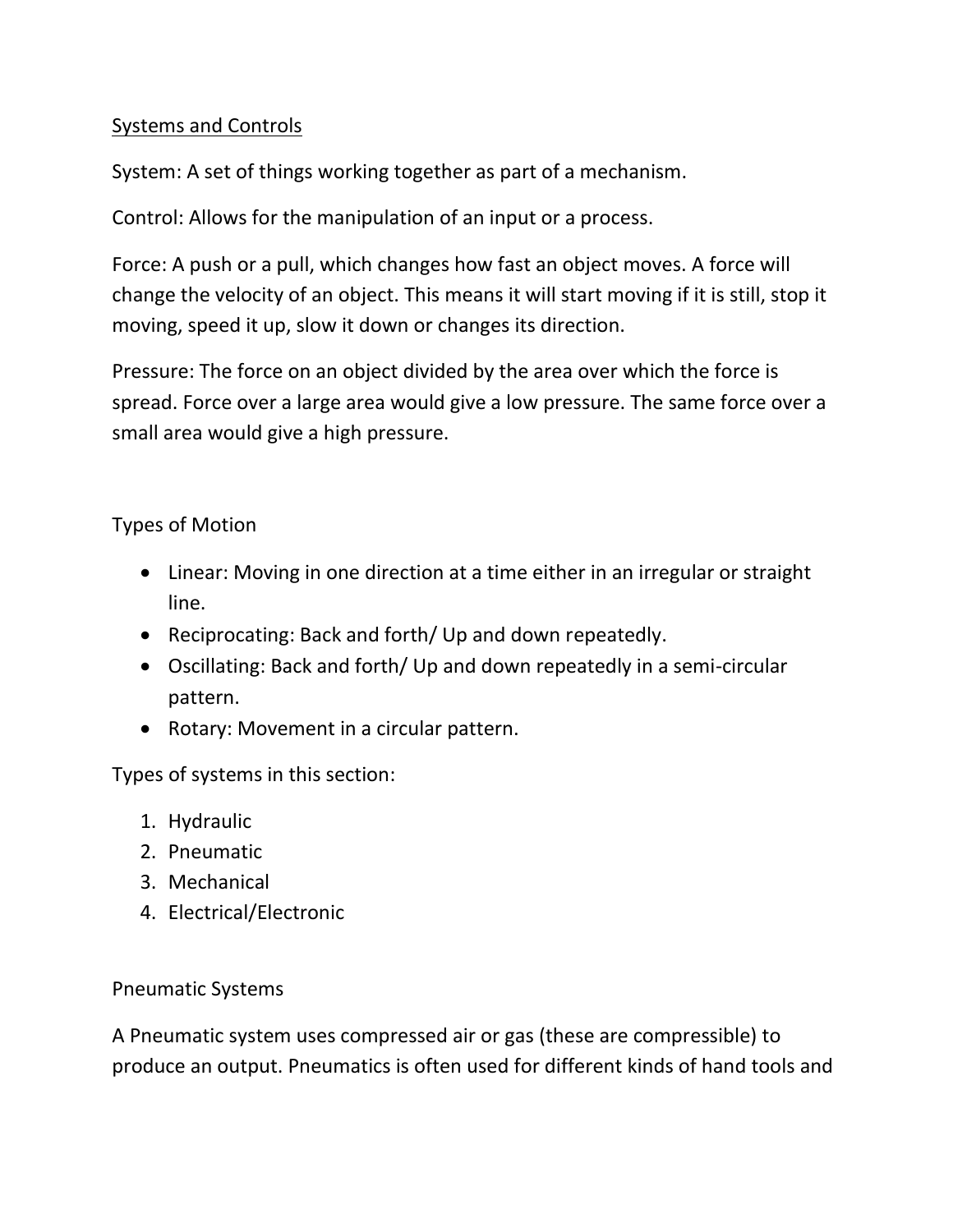for machines doing repetitive motion. A jackhammer is a good example of a pneumatic system.

Other examples:

A pneumatic dentist drill.

A pneumatic wrench.

Provide two further examples of pneumatic systems.

# Hydraulic Systems

Hydraulic systems work on the same principle as pneumatics, but instead of air it uses liquids (liquids are incompressible) such as water or oil to produce an output. Hydraulics deals with the study and use of liquids related to the mechanical aspects of physics. Hydraulics work on the principle of pressurized (not compressed) fluid forcing mechanical action.

Pascals principle states: Pressure exerted on one part of a hydraulic system will be transferred equally, without any loss, in all directions to the other parts of the system. When there is an increase in pressure at any point in a confined liquid, there is an equal increase at every other point in the system.

### Principles of hydraulics:

- 1. Liquids have no shape of their own.
- 2. Liquids do not compress.
- 3. Liquids transmit applied pressure in all directions.
- 4. Liquids provide great increase in work force.